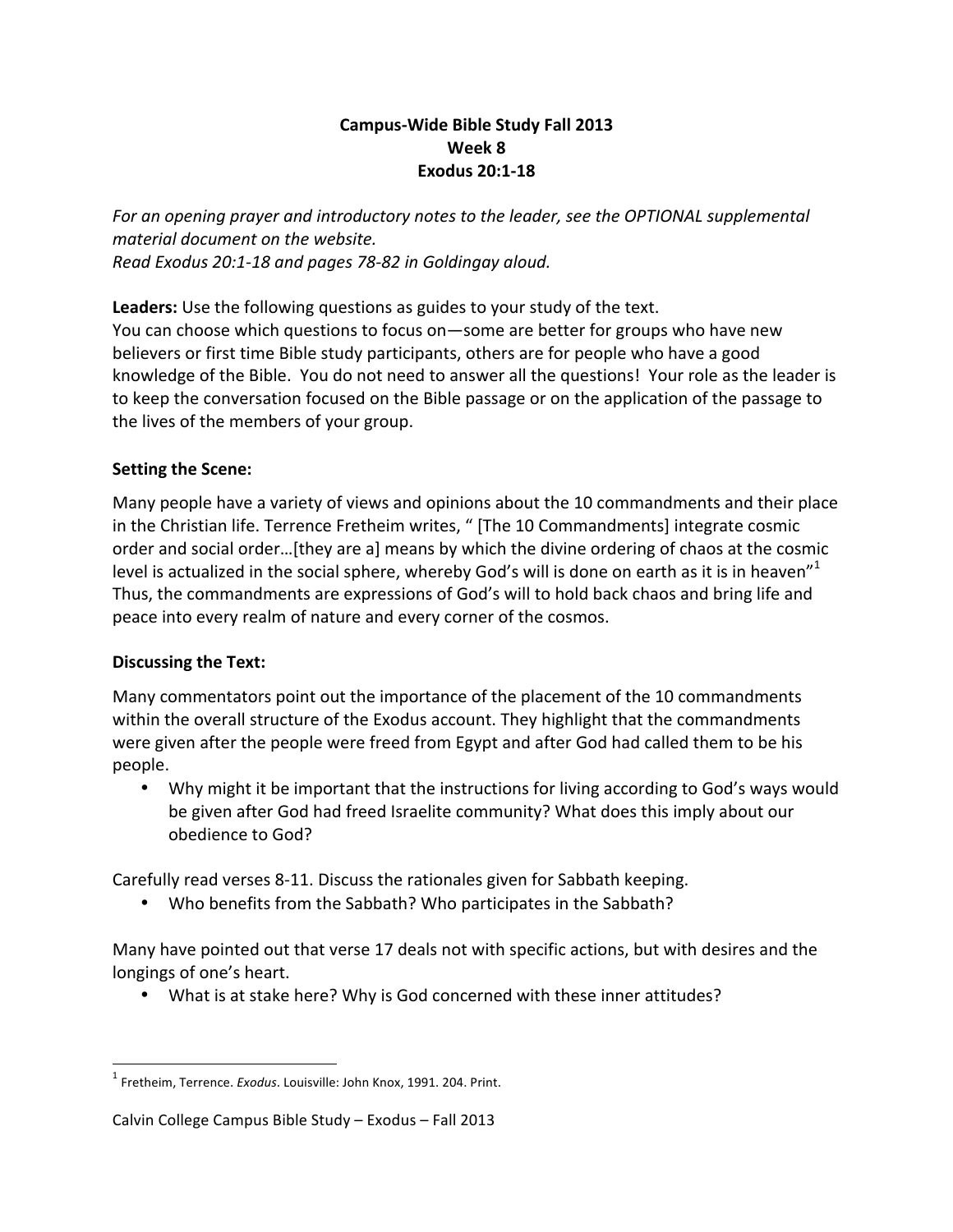## **Linking to Christ**

• In Matthew 22 Jesus is questioned about the law and asked "what is the greatest commandment in the law?" He responds by saying in 22:37-40 "'Love the Lord your God with all your heart and with all your soul and with all your mind.' This is the first and greatest commandment. And the second is like it: 'Love your neighbor as yourself.' All the Law and the Prophets hang on these two commandments." How might these words of Jesus help us to interpret the 10 Commandments and their purpose and function?

# **Discussing the Place of the 10 Commandments Today**

The 10 Commandments were given to a particular people at a particular point in their history (after God has freed them) in order to form them as representatives of God and God's ways to the rest of the world. Sometimes debates arise about displaying the commandments in public places. Peter Enns thinks this is a bad idea because people are in need of a complete renovation, "from the inside out," he says. Therefore, "They do not need their moral gyroscopes pushed in the right direction, [as displaying the commandments might attempt to do] but the Spirit of the risen Christ breathed into them"<sup>2</sup>

• Discuss this statement and implications about publicly posting the 10 commandments.

# **Discussing the World**

From your experience, do Christians, yourself included, ever think that they can court God's favor and love through obedience and service?

• If God is not impressed by our morality, what is the point of obedience to God?

John Calvin said that human nature is "a perpetual factory of idols," claiming that we are always busy making other gods for ourselves and putting things before God.

If God is stronger than any force of oppression, why do we run after other gods? If God is stronger than death and promises his Spirit to guide us forever, why are they even alluring to us?

Discussing the Sabbath, Victor Hamilton points out that in no other text in Scripture is there "anything God is or does that identifies him as holy and that we can do too"<sup>3</sup> (339). In other words, we can participate in God's holiness and pattern of life by observing the Sabbath. The crazy thing about this imitation of God is that all we have to do is stop working and acknowledge God's sovereignty and grace over us and the whole world and we are imitating God, becoming, or acting like God. This flies in the face of the idea that holiness is only found in action and accomplishments. Why then is it so hard for us to stop working?

• What keeps us from resting? What keeps us from joy, what helps us live in joy?

 

<sup>&</sup>lt;sup>2</sup> Enns, Peter. *Exodus*. Grand Rapids: Zondervan, 2000. 433. The NIV Application Commentary. Print.<br><sup>3</sup> Hamilton, Victor. *Exodus: An Exegetical Commentary*. Grand Rapids: Baker Academic, 2011. 339. Print.